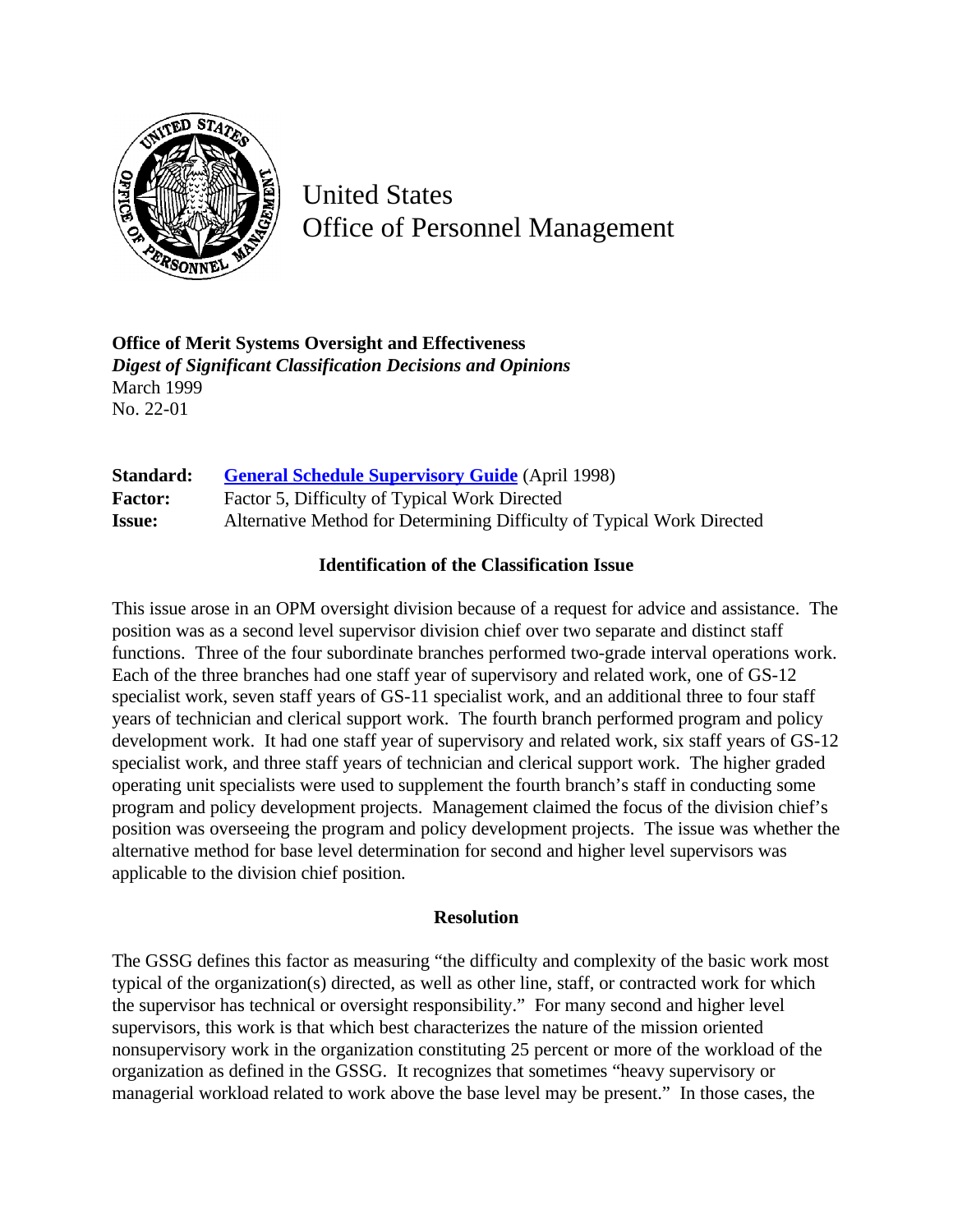GSSG permits using the "highest level of nonsupervisory work directed which requires at least 50 percent of the duty time of the supervisory position under evaluation" for this factor.

OPM found the alternative method was not appropriate for this position based on the presence and authority of intermediate levels of supervision and the limited number of staff years of higher graded work directed. As discussed in previous Digest cases (Digest No. 19, page 17, and Digest 20, page 15), the alternative method is not applicable for most second level and many higher level supervisors. First, the presence of and responsibilities of first and/or intervening level supervisors must be considered in assessing whether 50 percent or more of the second or higher level supervisor's work time is devoted to overseeing work above the typical base level. The presence of a first level supervisor over the six staff years of program and policy staff work undermined the argument that the division chief spent 50 percent or more of the time overseeing that workload. OPM found that the program and policy work performed by the operating branch positions also had to be considered in this analysis. Even if an additional staff year of GS-12 level work from the operating units was dedicated to policy and program projects, the presence of the four subordinate supervisors had to be given appropriate weight in making this determination. Second, freedom from supervision inherent in the GS-12 level subordinate positions themselves undermined the likelihood that the division chief position devoted 50 percent of its time to overseeing the GS-12 workload. Third, OPM found that approximately 42 staff years of nonsupervisory work managed through four subordinate supervisors (assuming they performed supervisory duties 100 percent of the time) was not a "heavy supervisory or managerial workload" within the meaning of the GSSG.

OPM contrasted these circumstances with that of a manager over a medium-sized field activity with 370 staff years of operating and program and policy development work performed for both internal and external purposes. The manager functioned as the third level supervisor over three operating divisions and as the second level supervisor over the program and policy development division assigned 70 staff years of work. The operating divisions performed a mixture of twograde interval, high level technician, and clerical work. The heavy technician workload resulted in a GS-8 base level. Much of the work was routine, and the division heads were delegated broad authorities in managing their assigned workload. In contrast, the program and policy development division consisted of two branches, each of which used three team leaders to help guide the work. The program and policy development work produced a GS-11 base level. Many projects required coordination with other organizations and used cross-activity matrix managed work teams. Those teams drew personnel from within the activity and from related field activities of the agency.

OPM found the medium-size field activity had two separate and distinct missions. Each was managed differently. The delegation of responsibility and accountability to the operating division chiefs limited the activity head's day-to-day involvement in all but the most contentious operating program issues. Although the program and policy development work constituted a smaller portion of the activity workload, its externally oriented nature required continuous involvement by the activity head. The team-based work structure and limited subordinate supervisory workforce